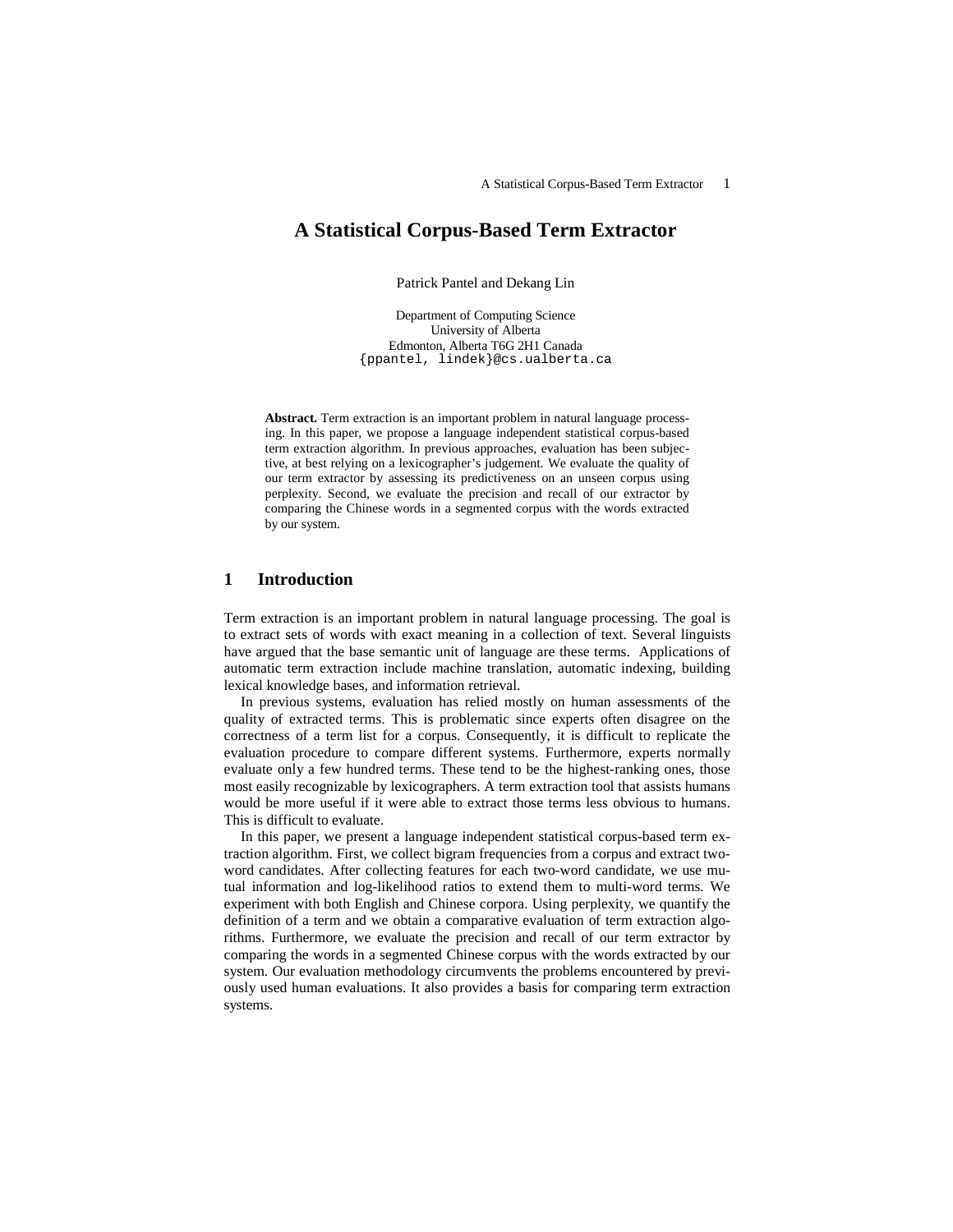# **2 Previous Work**

There have been several approaches to automatic term extraction mostly for technical terminology and noun phrases. Many successful algorithms are statistical corpusbased approaches [2], [5], [10].

Several term extraction tools have been developed. Dagan and Church [4] proposed a tool that assists terminologists in identifying and translating technical terms. Smadja [19] developed a lexicographic tool, *Xtract*, which extracts collocations from English. Fung [11] later extended this model to extract words from Chinese corpora. The latter work was the first to attempt an automatic evaluation of term extraction. Previous methods used human experts to evaluate their extracted term lists. Fung first uses a tagger to retrieve Chinese words. Then, the extraction system is evaluated by counting the number of these words retrieved by the term extractor.

More recently, Eklund and Wille [8] describe an algorithm that utilizes discourse theory to extract terms from single-subject texts. Hybrid approaches combining statistical techniques with linguistic knowledge (syntax and morphology) have also emerged [14], [17], [18].

## **3 Term Extraction Algorithm**

Our term extractor is a two-phase statistical corpus-based algorithm that extracts multi-word terms from corpora of any language (we experiment with English and Chinese corpora in this paper).

Our algorithm uses two metrics to measure the information between terms (or words): *mutual-information* (*mi*) and *log-likelihood* (*logL*) [7]. Mutual information is defined as:

$$
mi(x, y) = \frac{P(x, y)}{P(x)P(y)}\tag{1}
$$

where *x* and *y* are words or terms. Mutual information is highest when all occurrences of *x* and *y* are adjacent to each other and deteriorates with low frequency counts. To alleviate this problem, we use a second measure, log-likelihood, which is more robust to low frequency events. Let  $C(x, y)$  be the frequency of two terms, x and y, occurring adjacent in some corpus (where the asterix (\*) represents a wildcard). Then, the loglikelihood ratio of *x* and *y* is defined as:

$$
log L(x, y) = l l\left(\frac{k_1}{n_1}, k_1, n_1\right) + l l\left(\frac{k_2}{n_2}, k_2, n_2\right) - l l\left(\frac{k_1 + k_2}{n_1 + n_2}, k_1, n_1\right) - l l\left(\frac{k_1 + k_2}{n_1 + n_2}, k_2, n_2\right)
$$
(2)

where  $k_1 = C(x, y)$ ,  $n_1 = C(x, *), k_2 = C(\neg x, y)$ ,  $n_2 = C(\neg x, *),$  and:

$$
ll(p,k,n) = k \log(p) + (n-k) \log(1-p)
$$
\n(3)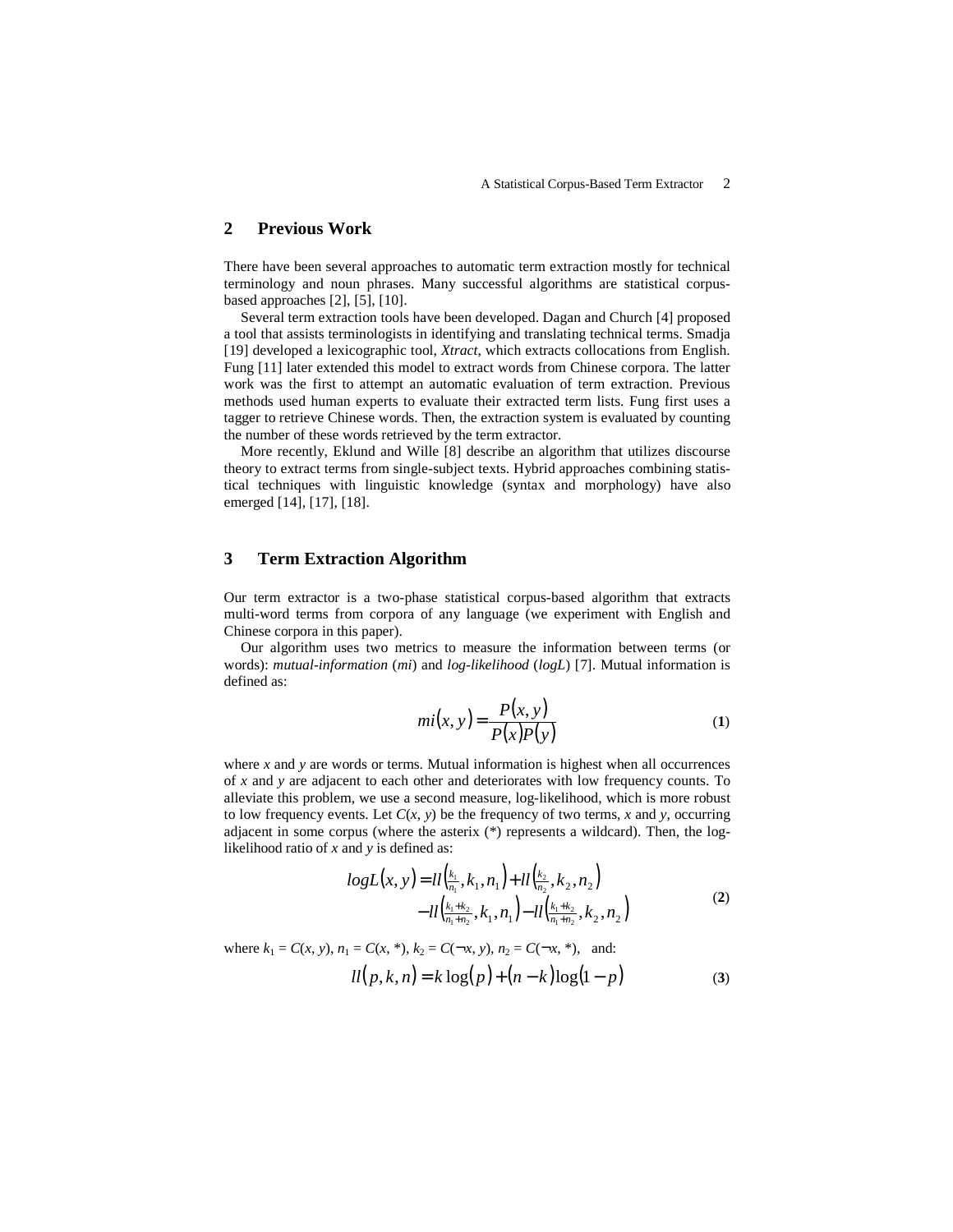```
Input: A corpus L in any language.
Step 1: Collect bigram frequencies for L in a proximity database DB.
Step 2: For all 4-grams wxyz in L, remove one count for x y in DB if
            - mi(x, y) < mi(w, x) − k or
            - mi(x, y) < mi(y, z) − k.
Step 3: For all entries (x, y) in DB, add (x, y) to a list T if:
             - C(x, y) > minCount- S(x, y) > minLogLOutput: The list T of candidate multi-word terms.
```
**Fig. 1.** Candidate extraction algorithm.

The log-likelihood ratio is highest when all occurrences of *x* and *y* are adjacent to each other (as in mutual information). However, the ratio is also high for two frequent terms that are rarely adjacent. For example, the word pair (*the*, *the*) has a very high log-likelihood ratio in English even though it rarely occurs (mostly as a typographical error).

To overcome the shortcomings of mutual information and log-likelihood, we propose a hybrid metric. The score *S* for a pair (*x*, *y*) is defined as:

$$
S(x, y) = \begin{cases} logL(x, y) & \text{if } mi(x, y) \ge minMultInfo \\ 0 & \text{otherwise} \end{cases}
$$
 (4)

We use the mutual information as an initial filter to eliminate term pairs such as (*the*, *the*). Below, we describe each phase of our term extraction algorithm.

#### **3.1 Candidate Extraction**

Figure 1 outlines the first phase of our term extraction algorithm. It extracts a list of two-word candidate terms from a corpus of any language. Optimally, this list contains all two-word terms as well as fragments of all multi-word terms.

In Step 1, we construct a proximity database consisting of the frequency counts for each adjacent pair of words in the corpus [16].

The purpose of Step 2 is to eliminate frequency counts for those adjacent words that are separated by a phrasal (word) boundary [1], [20]. A phrasal boundary separates words that are not part of a same term. Given a 4-gram  $(w, x, y, z)$ , we assume there is a phrasal boundary between *x* and *y* if  $mi(x, y) < mi(w, x) - k$  or  $mi(x, y) <$  $mi(y, z) - k$ , for some fixed constant *k*.

Step 3 performs the selection of two-word candidates. An adjacent pair of words is selected if its frequency and score surpasses a fixed threshold. We experimentally set *minCount* to 3, *minLogL* to 5, and *minMutInfo* to 2.5.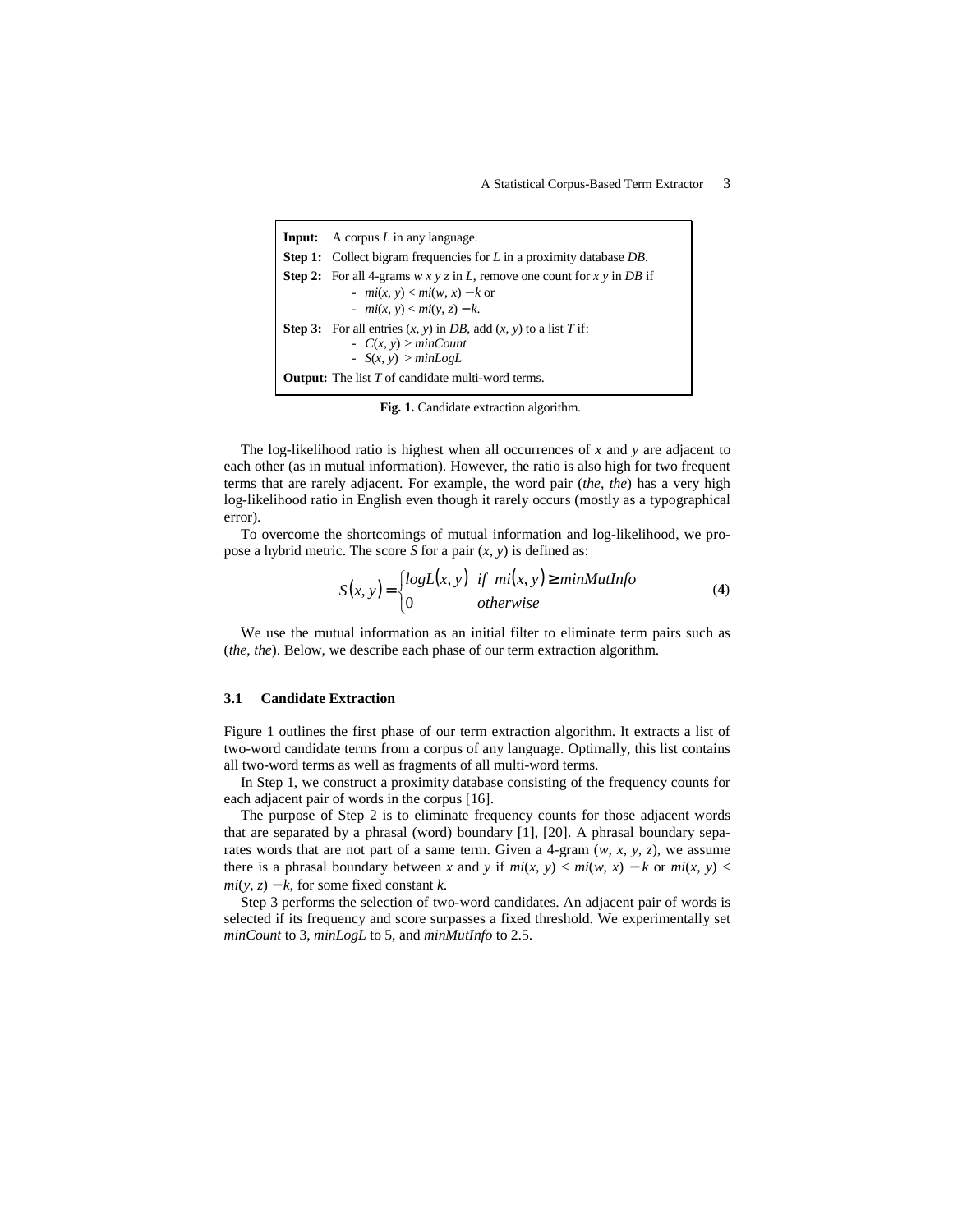| <b>Input:</b> A list T of two-word candidates for a corpus L in any language and a proximity da-<br>tabase <i>DB</i> consisting of bigram frequencies for <i>L</i> .                                                                                                   |
|------------------------------------------------------------------------------------------------------------------------------------------------------------------------------------------------------------------------------------------------------------------------|
| <b>Step 1:</b> Accumulate features for candidate terms<br>For each candidate $c$ in $T$<br>For each $w_1 w_2  c  w_{2k-1} w_{2k}$ in L<br>Add all possible substrings involving $c$ in DB.                                                                             |
| <b>Step 2:</b> Update the proximity database<br>Remove each entry in <i>DB</i> that has frequency $\langle$ <i>minFreq.</i>                                                                                                                                            |
| <b>Step 3:</b> Extend two-word candidates into an initially empty list $E$<br>For each candidate $c$ in $T$<br><i>extend</i> ( <i>c</i> , <i>E</i> , <i>DB</i> ) – see Figure 3<br>if most occurrences of c in the corpus have not been extended then add $c$ to $E$ . |
| <b>Output:</b> The list $E$ of extracted multi-word terms.                                                                                                                                                                                                             |

**Fig. 2.** Multi-word term extraction algorithm.

### **3.2 Multi-Word Term Extraction**

The input to the second phase of the term extraction algorithm is the proximity database and the list of two-word candidates extracted from phase one. The goal is to extend each candidate to multi-word terms (two words or more up to a fixed size). Below we describe the multi-word term extraction algorithm in two parts: the main extraction driver and the recursive term extension algorithm.

#### **3.2.1 Extraction Driver**

Figure 2 outlines the main driver for the multi-word term extraction algorithm.

The input proximity database consists of the bigram frequencies of a corpus. In the first step of the algorithm, we update this database with new features. Given a twoword candidate c, we consider all possible expansions e of c containing no more than k words on each side. We then count the frequency between e and all its adjacent words. Later, in our expansion algorithm, we will use these frequencies to determine whether e should expand to any of these adjacent words.

For example, suppose  $k = 2$  and we have a candidate *drop-down* that occurred in a corpus in the following contexts:

- ! …from the drop-down list in…
- ! …Network Logon drop-down list when…

The features extracted for the first context are: (*drop down*, *list*), (*drop down list*, *in*), (*the*, *drop down*), (*the drop down*, *list*), (*the drop down list*, *in*), (*from, the drop down*), (*from the drop down*, *list*), and (*from the drop down list*, *in*).

In Step 2 of the algorithm, we remove those features that occurred only a fixed small number of times. In our experiments, we found that most extracted features occurred only once. This step significantly reduces the size of the proximity database and removes spurious features.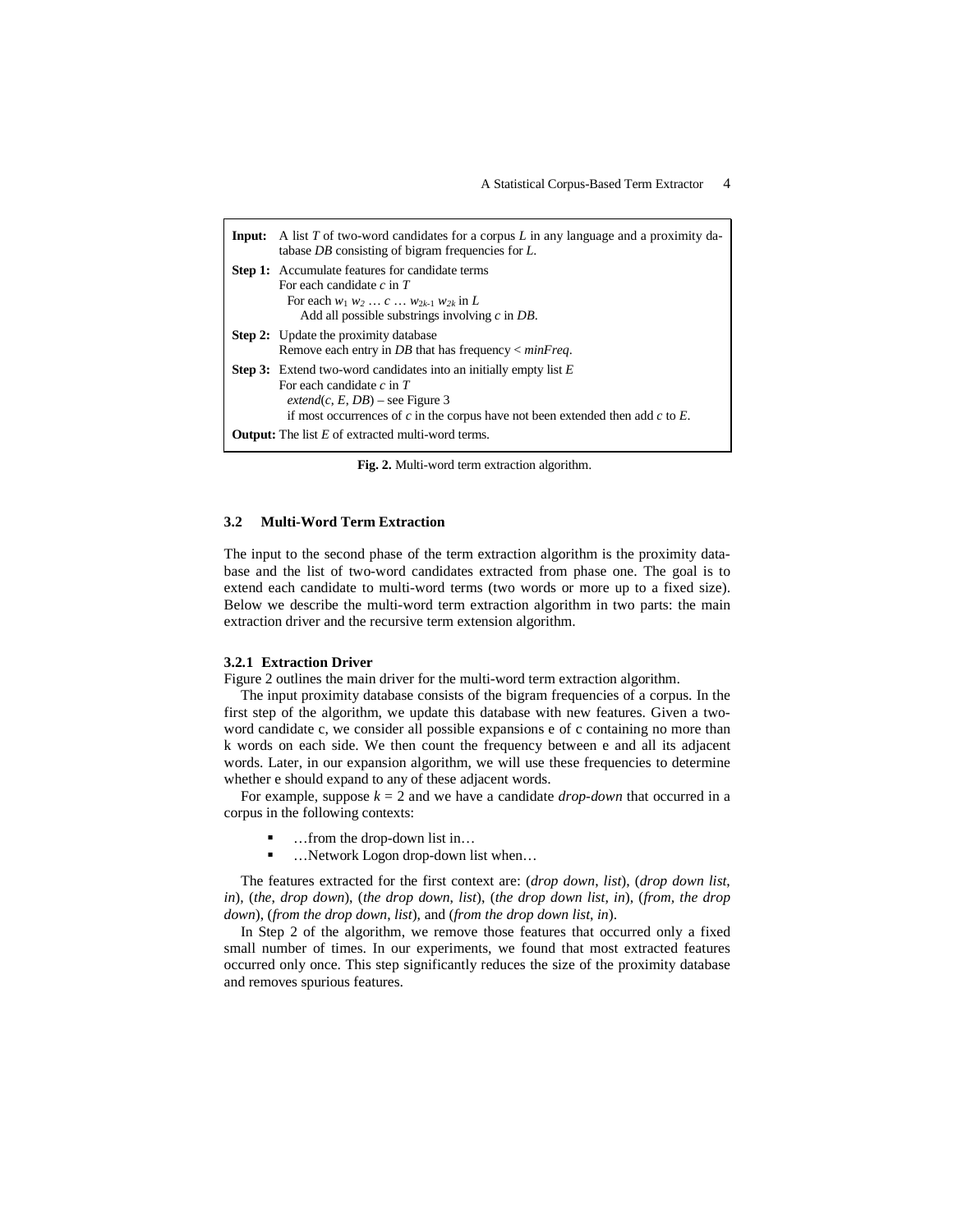| Input: | A multi-word term $c$ to extend into a list $E$ and a proximity database DB consisting<br>of bigram frequencies of a corpus $L$ and features extracted from Step 2 of Figure 2.<br>Let $c_1$ and $c_2$ be the terms merged to create c. |
|--------|-----------------------------------------------------------------------------------------------------------------------------------------------------------------------------------------------------------------------------------------|
|        | <b>Step 1:</b> For each word w adjacent to c in L                                                                                                                                                                                       |
|        | If $S(w, c) > S(c_1, c_2) - k$ , add w to a list G sorted in decreasing order of $S(w, c)$ .                                                                                                                                            |
|        | <b>Step 2:</b> For each possible extension $g$ in $G$                                                                                                                                                                                   |
|        | Let p be the extended phrase $(c, g)$ or $(g, c)$                                                                                                                                                                                       |
|        | If $p$ is not a substring of a term in $E$                                                                                                                                                                                              |
|        | If (not extend(p) and filter(p)) add p to E                                                                                                                                                                                             |
|        | <b>Step 3:</b> If any p's were extended or added to E then return <i>true</i> , otherwise return <i>false</i> .                                                                                                                         |
|        | <b>Output:</b> The list of extracted multi-word terms is appended to $E$ and a boolean value indicat-<br>ing whether or not at least one extension was made is returned.                                                                |

**Fig. 3.** Recursive algorithm that extends a given multi-word term to larger terms.

Step 3 of Figure 2 uses the added features in the proximity database to extend candidate terms (see the next section for a description of the extension algorithm). We are then left only with deciding whether or not a two-word candidate *c* is a term. We verify this by obtaining the ratio of the frequencies of extended terms containing *c* as a substring to the frequency of *c*. If it is large, then this indicates that most occurrences of *c* in the corpus were also occurrences of an extended phrase of c. So, we only extract *c* if the ratio is small.

#### **3.2.2 Term Extension Algorithm**

Figure 3 describes the recursive term extension algorithm. The goal is to extend an input term *c* using the updated proximity database from Section 3.2.1.

In the first step of the algorithm, we build a sorted list *G* of all *good* extensions of *c* (the best extensions are first in the list). Let  $(c_1, c_2)$  be the two terms that compose  $c$ . For a two-word candidate, the first and second words are  $c_1$  and  $c_2$ , respectively. A word *w* is a *good* extension of *c* if  $S(w, c) > S(c_1, c_2) - k$ , for some fixed threshold *k*. The frequency counts required to compute *S* are stored in the proximity database. The list *G* then contains all 1-word extensions from *c*. But, these might still be term fragments.

Step 2 is the recursive step of the algorithm. We loop through each good extension *g* in *G*. Let *p* be the extension of *c* with *g* (i.e. either *c g* or *g c*). Before processing *p*, we require that  $p$  is not a substring of an extracted term (i.e.  $q$  has not been previously extended). For example, suppose that *Jones Computer* and *Computer Publishing* are both two-word candidates and that the former is extended to *Jones Computer Publishing*. Now, suppose that we are attempting to extend *Computer Publishing* with  $g =$ *Jones*. Since *Jones Computer Publishing* has already been extracted, we do not want to extend *Computer Publishing* with *g* = *Jones*.

If *p* is not a substring of an extracted phrase, then we try to extend *p* recursively. If *p* is successfully extended to an even larger term, then we do not add *p* to *E*. However, if *p* is not extended then *p* is classified as a term and added to *E*.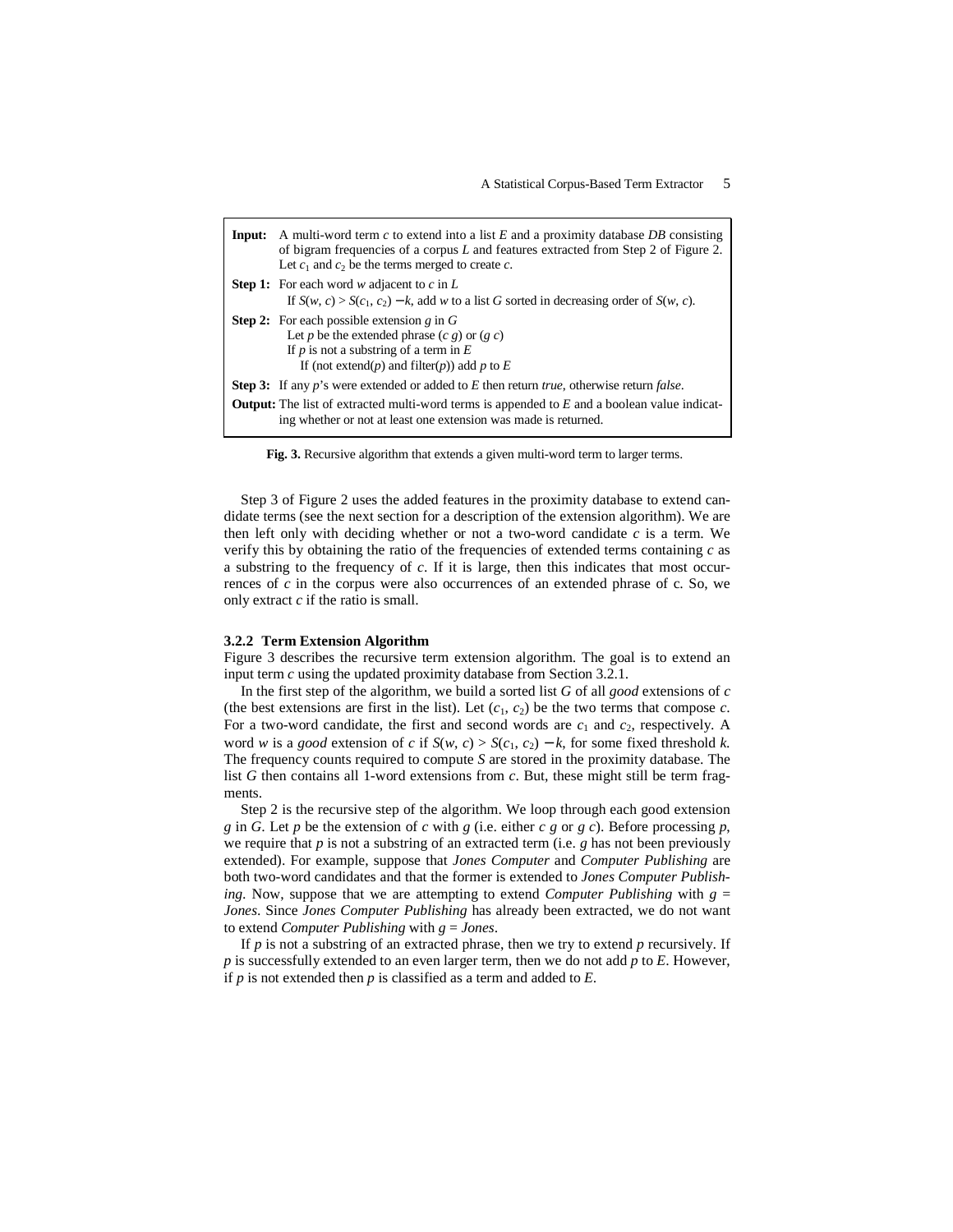**Table 1.** 10-fold cross-validation evaluation of the perplexity of our term extraction system.

| <b>CORPUS</b> | UNIGRAM<br>PERPLEXITY | SP<br>PERPLEXITY | <b>SP</b> with<br><b>MUT-INFO</b> |
|---------------|-----------------------|------------------|-----------------------------------|
| <b>UNTS</b>   | 647.01                | 523.93           | 547.94                            |
| NAG           | 706.54                | 605.59           | 654.94                            |

So far, the algorithm is purely statistical. However, the final part of Step 2 provides the option of using linguistic knowledge to filter the extracted terms. For example, if the statistical processor treats punctuation marks as words, it is probable that some extended features will contain punctuation marks. This filter allows for easy removal of such erroneous terms.

The final step of the extension algorithm simply determines and returns whether or not *c* was extracted in whole or in part as a term.

# **4 Experimental Results**

Below, we evaluate our term extractor using perplexity, precision and recall.

### **4.1 Perplexity**

Perplexity measures how well a model predicts some data. In natural language, we often use perplexity to compare the predictiveness of different language models over a corpus. Let *W* be a random variable describing words with an unknown probability mass function  $p(w)$  and let  $C(w)$  be the frequency count of a word or term w in a language. Also, let  $m(w) = C(w) / C(*)$  be an approximation of  $p(w)$  (a unigram model), where *\** represents a wildcard. Since *W* is stationary and ergodic, the cross-entropy of *W*,  $H(p, m)$ , is defined as [3]:

$$
H(p,m) = \lim_{n \to \infty} -\frac{1}{n} \log_2 m(w_1 w_2 w_3 ... w_n)
$$
 (5)

Cross-entropy gives us an upper bound on the true entropy of *W*,  $H(p, m) \ge H(W)$ . Standard unigram models approximate the probability of a sequence of words by computing the product of the word probabilities (i.e. assume words are independent). We augment this model to also describe terms by computing the probability of a sequence of words as the joint probability of the terms and words in the sequence.

Using our term extractor, we extract a list of terms from a training corpus. To compute *m*, we require the frequency counts of all words and terms. We obtain these frequencies by counting all terms and words that are not terms in the training corpus. Using a testing corpus *L* with a finite number of words *n*, we approximate the crossentropy  $H(p, m)$  from formula (5) with: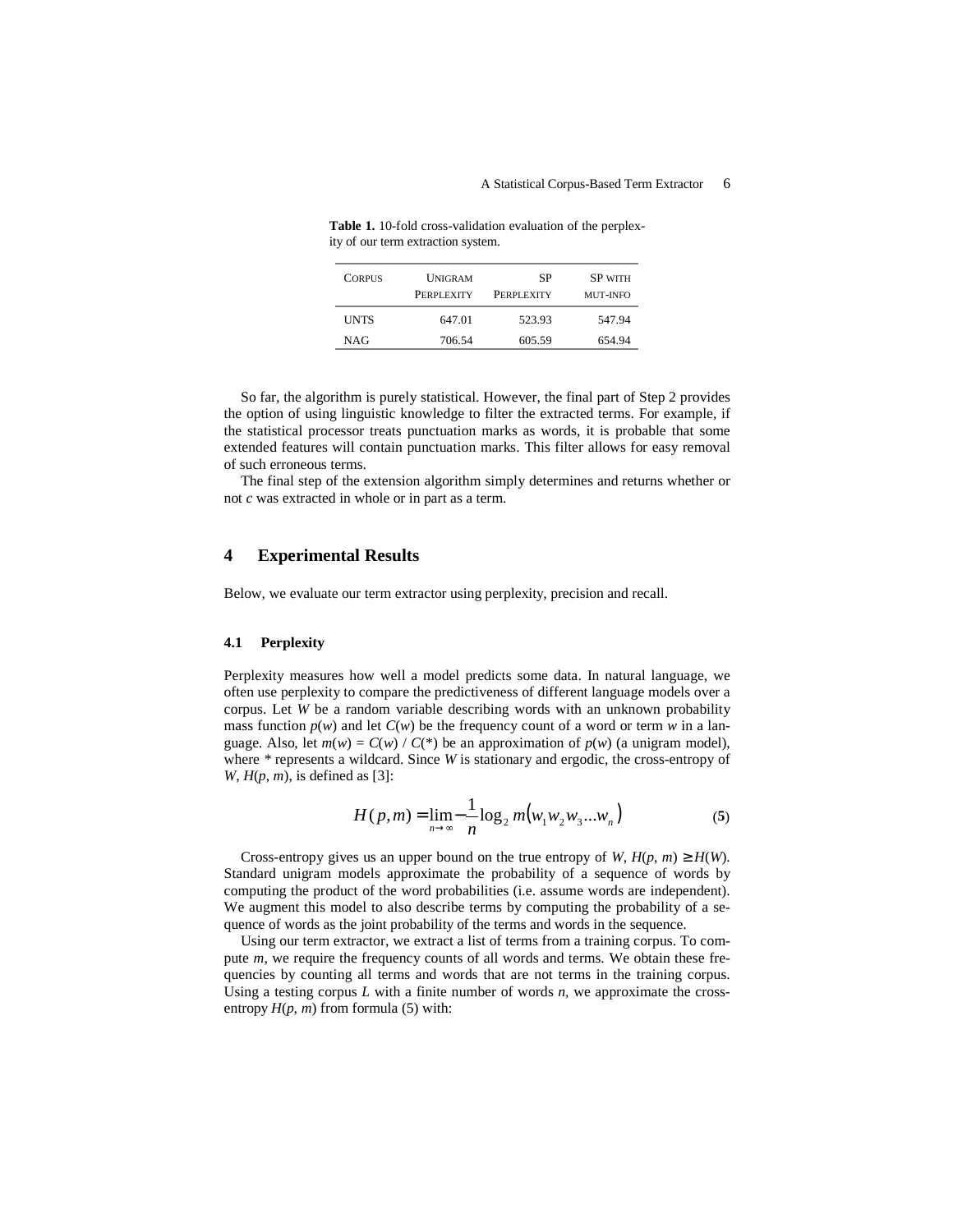#### A Statistical Corpus-Based Term Extractor 7





$$
H(p,m) = -\frac{1}{n} \sum_{t \in L} \log_2 m(t)
$$
 (6)

where *t* is a term or a word in *L*. The better the list of extracted terms, the more predictive the model will be of the testing corpus (i.e. the lower  $H(p, m)$  will be). Hence, this model can serve to perform a comparative evaluation of different term extraction algorithms. A related measure, *perplexity*, is defined as:

$$
perplexity(p,m) = 2^{H(p,m)} \tag{7}
$$

#### **4.1.1 Analysis**

We used two corpora for evaluating the perplexity of our system: UNTS [12] consisting of 439,053 words and NAG [15] consisting of 117,582 words. We divided each corpus into 10 equal parts and performed ten-fold cross validation to test our system's perplexity. We used Witten-Bell discounting [21] to estimate the probability of unseen events. Table 1 presents a comparison between our system's perplexity (*SP*) and the perplexity of a unigram model (i.e. with an empty term list). On both corpora, the term list generated by our system significantly reduces perplexity.

We also experimented with a different expansion function for our term extraction algorithm. Instead of using the log-likelihood ratio as in Step 1 of the algorithm presented in Figure 3, we used the mutual information metric. The third column of Table 1 shows the result. This metric performs much worse on the smaller NAG corpus. This supports the claim from Section 3 that mutual information deteriorates with sparse data.

Finally, we divided the UNTS corpus in two equal parts (even vs. odd numbered chapters) and used one for training and the other for testing. We evaluated the effect that specific phrases had on the perplexity of our system. Figure 4 shows the variation in perplexity when each phrase extracted by our system is individually extracted. The horizontal line represents the perplexity of the standard unigram model on this test corpus, which is 664.1. The highest spike is caused by the term *boot record*. This is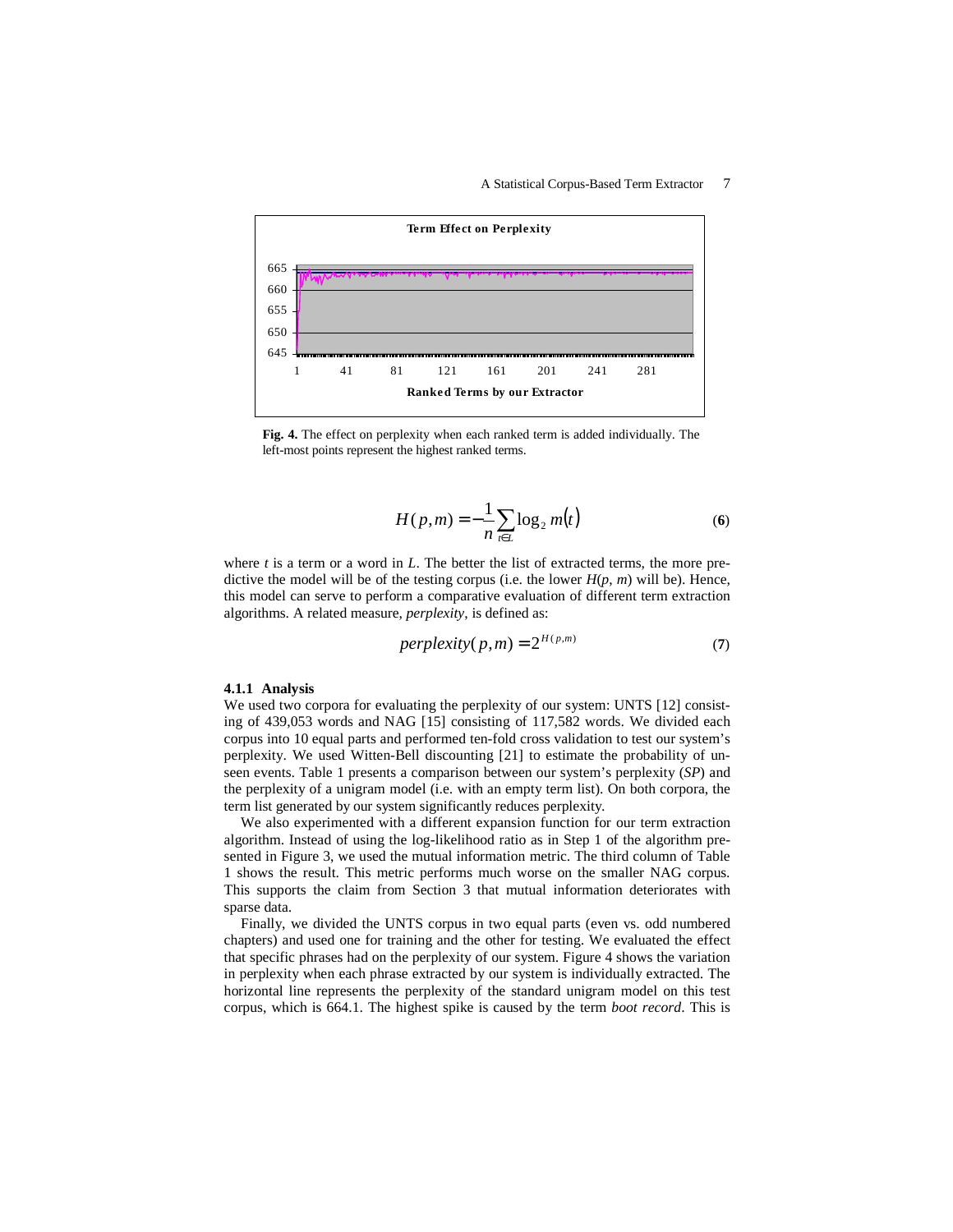

**Fig. 5.** The precision of the top-*k* words extracted by our term extractor.

because almost all of its occurrences were in chapters 9 and 29 (part of the training corpus). Finally, we manually created a list of 5 bad terms from a training corpus for UNTS. As expected the perplexity on the test set increased to 664.3.

### **4.2 Precision and Recall**

Making use of a segmented Chinese corpus, we compute the precision and recall of our term extractor. Chinese text does not contain word boundaries and most Chinese words are one or two characters long. In fact, since Chinese characters carry a lot more information than English characters, the average length of a Chinese word contains 1.533 characters [12].

The task of identifying words in Chinese text is very similar to identifying phrasal words in English if one treats each Chinese character as a word. In fact, our term extractor can be applied straightforwardly to Chinese text.

Our extractor can be evaluated as retrieving multi-character words from a segmented Chinese corpus. The target words for the retrieval task are multi-character words in the segmented corpus with a frequency above a certain threshold. The percentage of words in the target set that are extracted by the term extractor is the recall. We measure the precision of the extractor by computing the percentage of the extracted words among the words in the segmented corpus (including those with frequency lower than the threshold).

#### **4.2.1 Analysis**

The test data is a cleaned up version of a segmented Chinese corpus [12]. It contains about 10MB of Chinese news text. We extracted 10,268 words from the corpus. Among them, 6,541 are words in the segmented corpus. A further 1,096 of our extracted words are found in HowNet, a Chinese lexical knowledge base [6]. This gives an overall precision of 74.4% for our extraction algorithm. This is a significant improvement over the precision of 59.3% given by Fung's extractor [11]. We also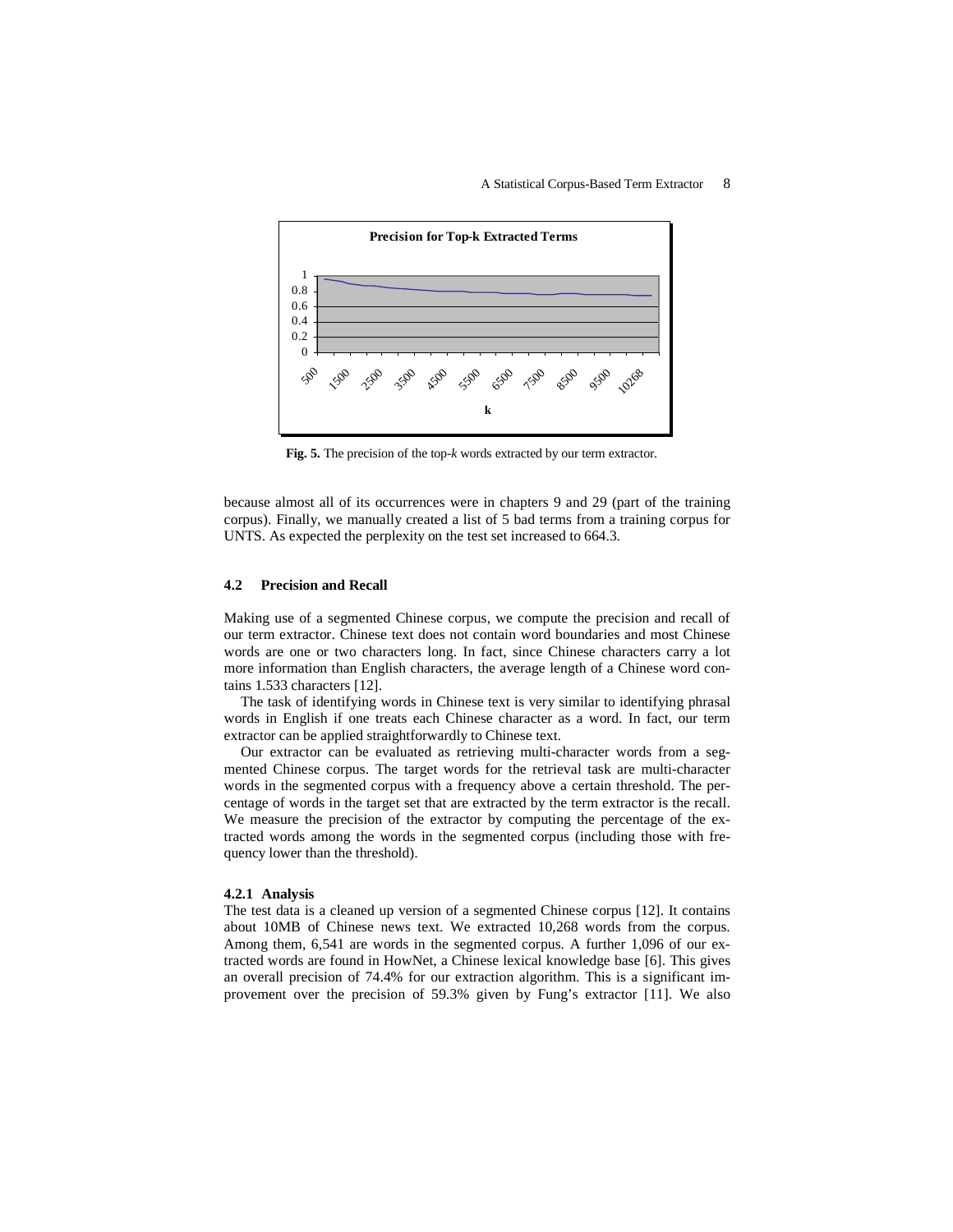#### A Statistical Corpus-Based Term Extractor 9



**Fig. 6.** The recall of our term extractor on words in the corpus that occurred a minimum number of times.

evaluated the precision of the top-*k* extracted words sorted by their log-likelihood ratio. Figure 5 shows the result.

Since the segmented corpus is generated automatically and is only lightly cleaned up, it contains many errors. The segmentor tends to break words aggressively. Upon inspection of the remaining 2,631 words not found in the corpus nor HowNet, we found many correct terms such as those shown in Table 2. Many of these words are names of persons and organizations, which are not readily found in lexicons such as HowNet.

There are 8,582 words in the segmented corpus that occurred at least 10 times. We extracted 5,349 of these, which gives an overall recall of 62.3%. Again, this is a significant improvement over the recall of 14% given by Fung's extractor [11]. Figure 6 shows the result of evaluating recall for sets with a fixed minimum frequency.

# **5 Conclusion and Future Work**

In this paper, we presented a language independent statistical corpus-based term extractor. It improved the perplexity of a testing corpus by 16-23% and achieved 74.4% precision and 62.3% recall. Of the top 1000 terms retrieved by our system, we achieved 92.6% precision. Also, we recalled 89.1% of the terms that occurred at least 200 times in a corpus.

Our evaluation methodology provides a significant improvement over the current dependence on human evaluators for evaluating systems. It allows for easy comparison of extraction systems and it measures the precision and recall of a system at different word frequency levels.

A promising extension to our algorithm is to apply similar methods to non-linear structures such as dependency structures of sentences. The result would be collocational dependency structures.